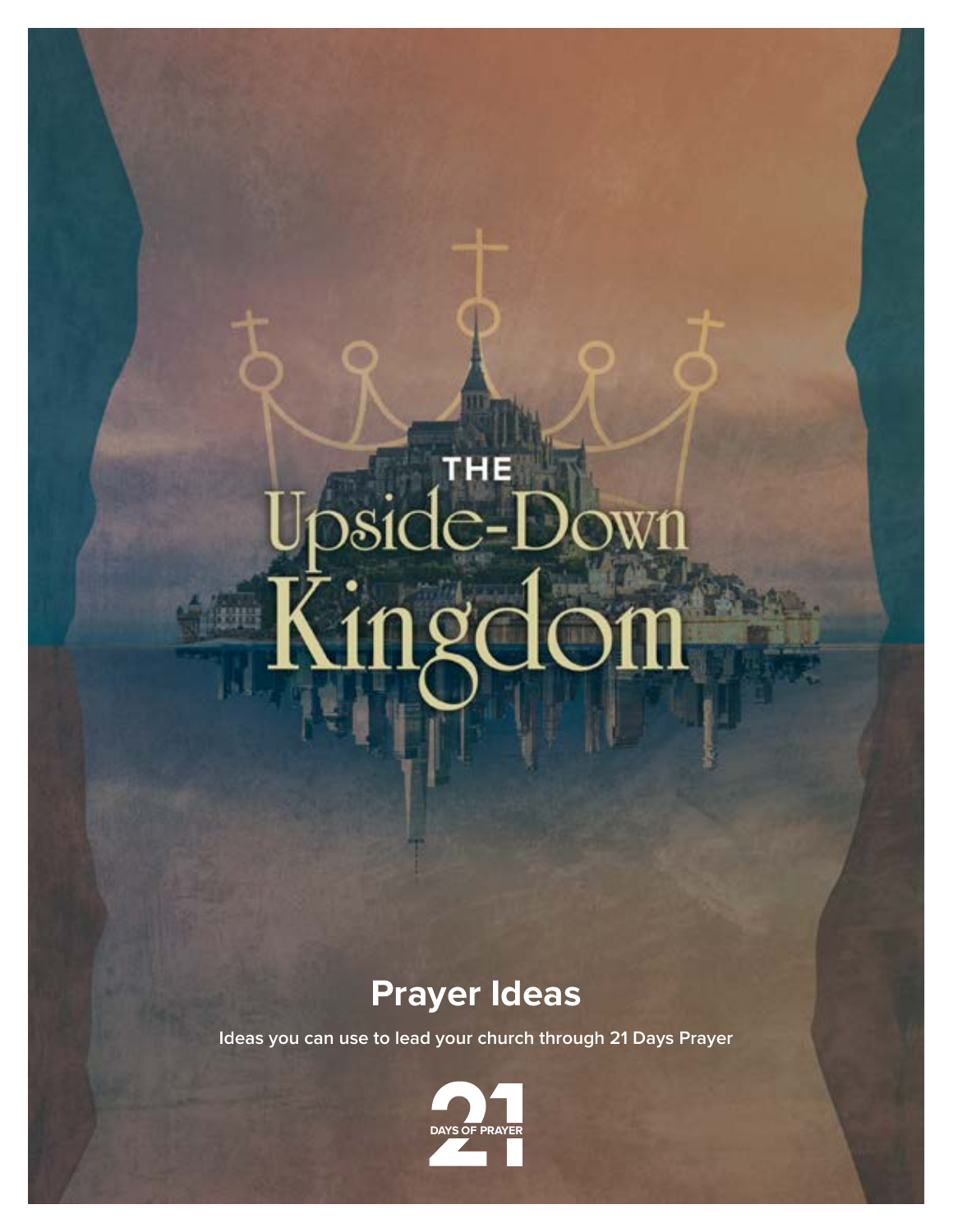## It begins with prayer

Jesus commissioned us to reach the world with the gospel of Jesus (Matt. 28:18-20). Our power to be used by him to effect change in this world begins with prayer. That power is not our own, it comes from God. We accomplish nothing using our own wisdom and power. We must be completely dependent on God.

This January, Converge will embark on a movement-wide 21 Days of Prayer. Across the globe, Converge churches, congregations, leaders and missionaries will pray for God's leading in our lives, our churches, our movement and our mission fields. As we fully submit to God in prayer together, he will display his person and his power in unprecedented ways to advance the gospel so more people can meet, know and follow Jesus.

# Prayer ideas

Here are some ideas you can use to lead your church before, during and after 21 Days of Prayer.

## Before 21 Days of Prayer

#### **Hold a kickoff event**

Host an event at your church or in your community to launch your church's 21 Days of Prayer.

- On the Sunday morning before your church begins 21 Days of Prayer, focus on prayer throughout your worship service. Provide your congregation the vision for 21 Days of Prayer, why it is important to their personal relationships with God, and for your church, your community and Converge churches and missionaries across the globe.
- Some churches organize a prayer walk, designating locations for families, small groups and individuals to stop and pray for specific people or situations. Others have their entire congregation or large groups prayer walk together, moving from location to location as one with a single person guiding prayer at each location.

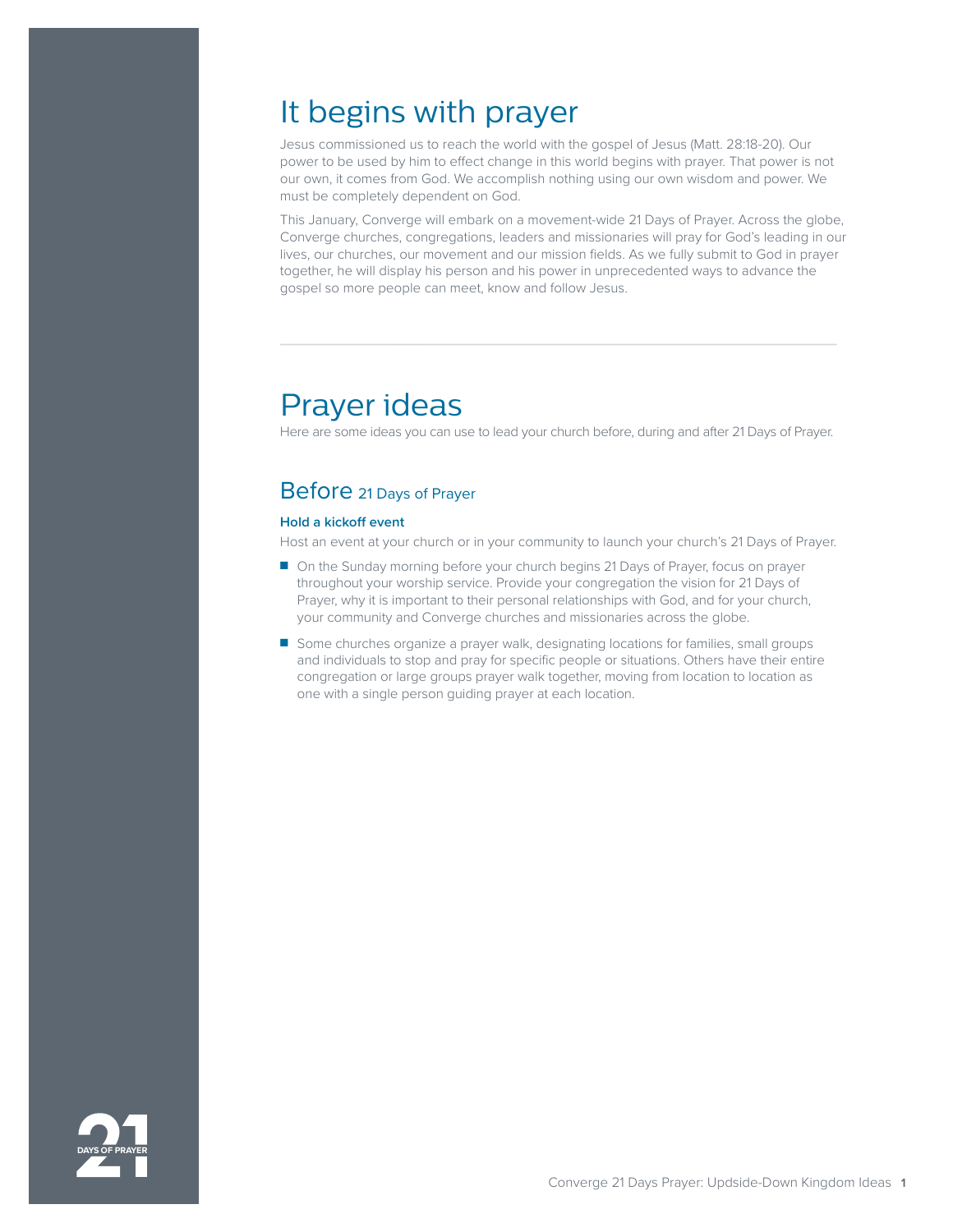### During 21 Days of Prayer

#### **Host daily or weekly guided prayer sessions in your worship venue**

Find a time that works for the most people in your congregation. Some churches hold these prayer sessions from 6-7 a.m., in order to start off the day together in prayer and have time to go to work and school afterward. Other churches hold their prayer sessions in the evening, after work and school are finished. Here is a great outline for a guided prayer session at your church:

- **Worship:** two songs to get focused on God
- **Devotional:** Five minutes to get people's hearts spurred on to pray
- **Prayer:** 45 minutes for individuals to pray alone or in groups. Provide your congregation specific corporate prayer requests.
- **Commissioning Prayer:** 3-5 minute pastoral prayer sending your congregation out for the day.

#### **Create a specific area in your church where your congregation can post prayer requests**

Many churches provide index cards or Post-It Notes to their people on which to write prayer requests, first names of people they are praying for or situations they are praying about. Those requests are then placed on a wall, bulletin board or other surface where the congregation can see the prayer requests and pray specifically for them. Some churches place these prayer requests in the main worship venue, others in a foyer or designated room that could be open to prayer for extended hours.

#### **Use social media to encourage and engage your congregation**

- Use the free social media text templates and images on [converge.org/21-days-u](https://converge.org/21-days-upside-down-kingdom)pside-downkingdom to create engaging and encouraging social media posts before, during and after 21 Days of Prayer.
- Create short posts that relate to each day's entry in the 21 Days of Prayer: Upside-Down *Kingdom* guide or to the discipline of prayer itself.
- Create posts with Bible verses about prayer or quotes. Use the free 21 Days of Prayer social media images to draw more people to your posts.
- Create daily or weekly videos featuring a pastor, staff member or church leader sharing a short devotional or thought about that day's *21 Days of Prayer: Upside-Down Kingdom* guide entry or their personal experience during 21 Days of Prayer. Videos don't need to be overproduced – a video from your smart phone using good lighting with little background noise will work just fine. But remember, keep it short (under two minutes).
- If you don't think you can keep a video short, consider a Facebook live video. You'll be able to share your thoughts and experiences, and viewers can comment and ask questions, allowing for an interactive experience.
- Use the hashtag **#convergeprayer** and encourage your congregation to do the same. When you use a hashtag, you become a part of a global conversation about that topic. Join Converge churches and missionaries from across the globe as we experience 21 Days of Prayer together.